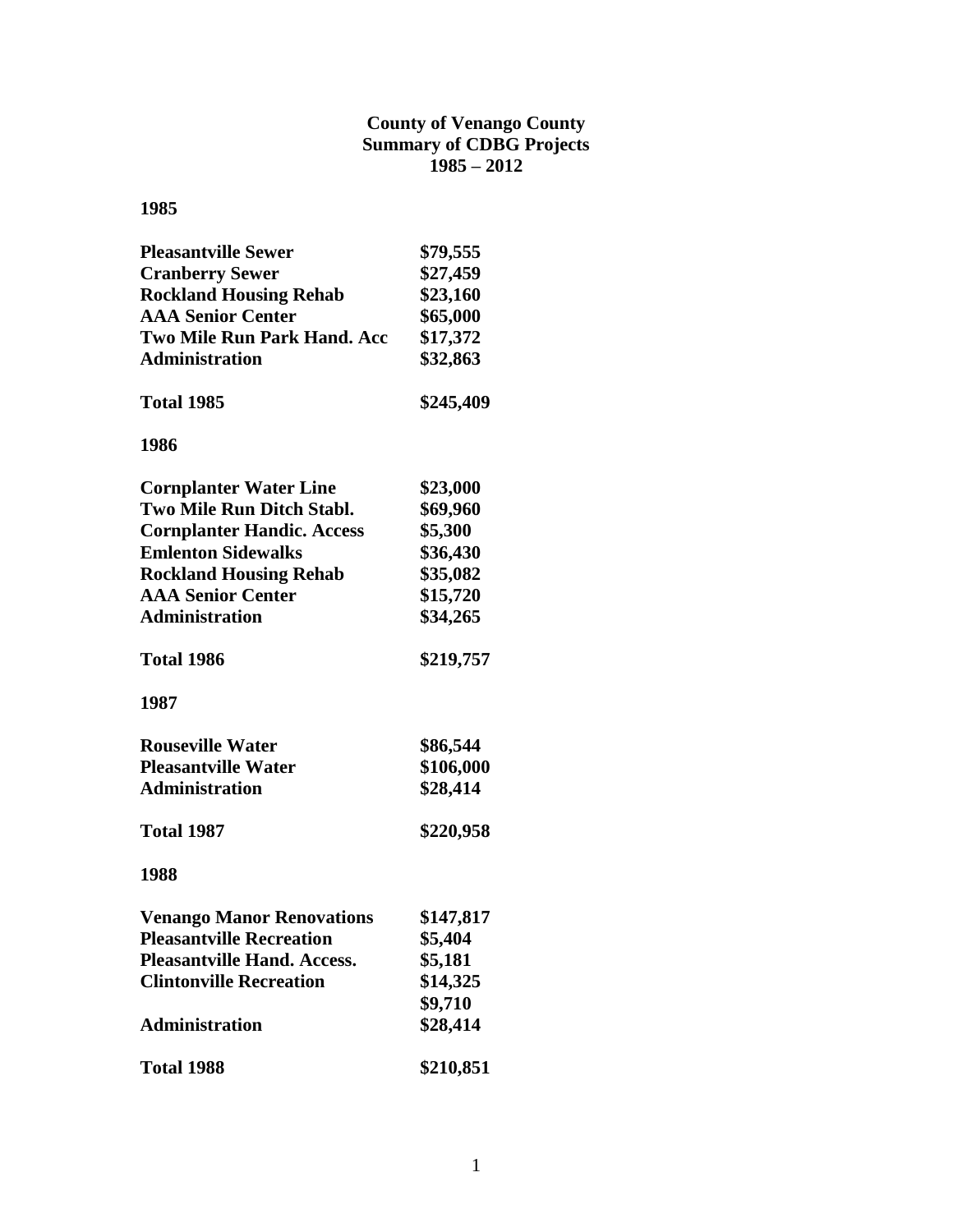| <b>Clintonville Sludge Beds</b>    | \$26,000  |
|------------------------------------|-----------|
| <b>Clintonville Curbing</b>        | \$15,400  |
| <b>CSVC Outreach Center</b>        | \$17,554  |
| <b>Two Mile Run Park Hand. Acc</b> | \$1,105   |
| <b>Victory Community Center</b>    | \$6,100   |
| <b>Venango Manor Renovations</b>   | \$16,919  |
| <b>Group Home Renovations</b>      | \$151     |
| <b>Housing Rehab</b> *             | \$95,601  |
| <b>Administration</b>              | \$38,031  |
| <b>Total 1989</b>                  | \$216,861 |

 **Housing rehab concentrating in Barkeyville, Cooperstown, Cornplanter, Pinegrove and Victory**

| <b>Rouseville Water</b>            | \$17,011  |
|------------------------------------|-----------|
| <b>Clintonville Curbing</b>        | \$16,406  |
| <b>CSVC Outreach Center</b>        | \$30,661  |
| <b>Pleasantville Housing Rehab</b> | \$56,142  |
|                                    | \$54,000  |
| <b>Administration</b>              | \$38,244  |
| <b>Total 1990</b>                  | \$212,464 |
| 1991                               |           |
| <b>Rouseville Hand. Access</b>     | \$29,000  |
| <b>County Handicapped Access</b>   | \$2,749   |
| <b>Richland Hand Access</b>        | \$2,998   |
| <b>Cooperstown Sidewalk</b>        | \$39,430  |
| <b>CSVC Outreach Center</b>        | \$33,124  |
| <b>Victory Community Center</b>    | \$11,467  |
| <b>Sandycreek Water</b>            | \$46,250  |
| <b>Pleasantville Water</b>         | \$21,472  |
| <b>Administration</b>              | \$37,684  |
| <b>Total 1991</b>                  | \$224,174 |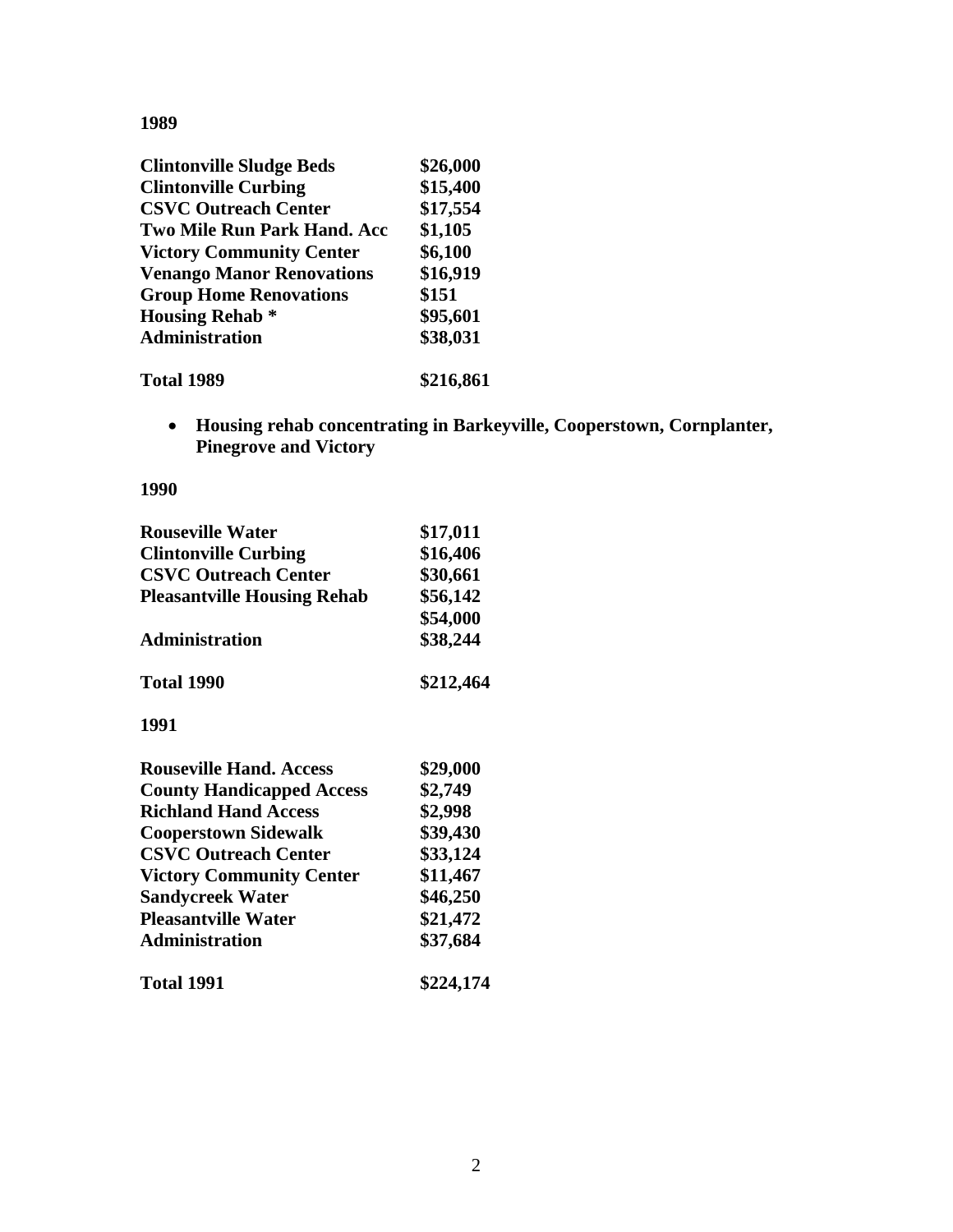| <b>Countywide Housing Rehab*</b> | \$156,548 |
|----------------------------------|-----------|
| Utica Bridge Improvement         | \$33,770  |
| Administration                   | \$41,752  |
| <b>Total 1992</b>                | \$232,070 |

 **Countywide housing rehab concentrating in Barkeyville, Cooperstown, Cornplanter, Pinegrove and Victory**

| <b>Housing Rehab</b><br><b>Rouseville Sidewalk</b><br><b>Emlenton Sewer</b><br><b>Clintonville Hand. Access.</b><br><b>Administration</b> | \$104,255<br>\$49,301<br>\$49,800<br>\$8,400<br>\$43,565 |
|-------------------------------------------------------------------------------------------------------------------------------------------|----------------------------------------------------------|
| <b>Total 1993</b>                                                                                                                         | \$255,321                                                |
| 1994                                                                                                                                      |                                                          |
| <b>Pleasantville Water System</b>                                                                                                         | \$10,000                                                 |
| <b>Polk Sewer System</b>                                                                                                                  | \$55,000                                                 |
| <b>Countywide Housing Rehab</b>                                                                                                           | \$117,300                                                |
| <b>VARHA</b>                                                                                                                              | \$44,200                                                 |
| <b>VHSC Hand. Access.</b>                                                                                                                 | \$3,800                                                  |
| <b>Administration</b>                                                                                                                     | \$43,010                                                 |
| Total 1994                                                                                                                                | \$273,310                                                |
| 1995                                                                                                                                      |                                                          |
| <b>Emlenton Sewer</b>                                                                                                                     | \$11,000                                                 |
| <b>Polk Sewer</b>                                                                                                                         | \$58,000                                                 |
| <b>Cornplanter Water</b>                                                                                                                  | \$48,000                                                 |
| <b>Clintonville Sidewalk</b>                                                                                                              | \$26,000                                                 |
| <b>Utica Sidewalk</b>                                                                                                                     | \$29,000                                                 |
| <b>Cherrytree Hand. Access</b>                                                                                                            | \$16,001                                                 |
| <b>VARHA</b>                                                                                                                              | \$44,200                                                 |
| <b>Administration</b>                                                                                                                     | \$50,970                                                 |
| <b>Total 1995</b>                                                                                                                         | \$283,171                                                |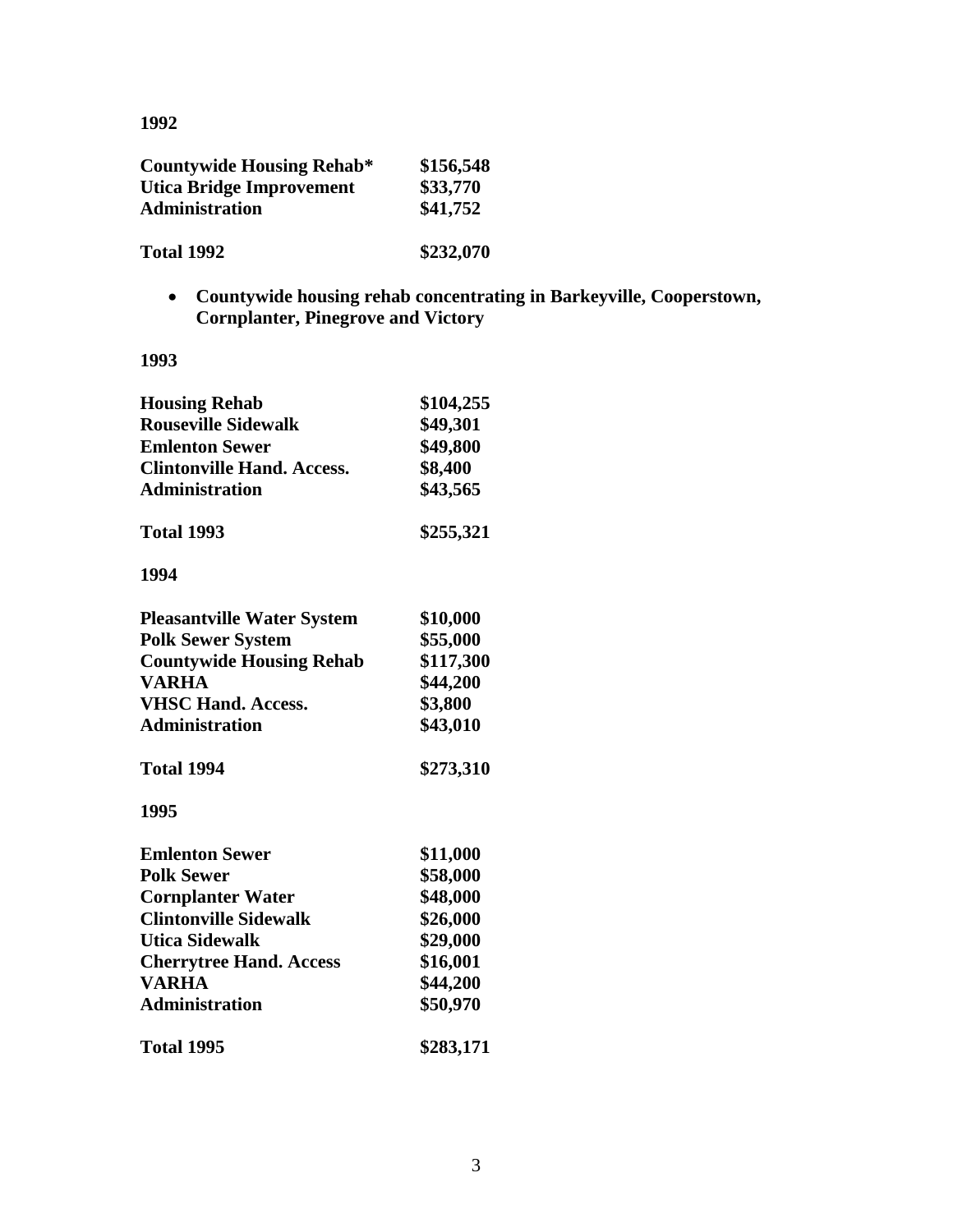| <b>Emlenton Sewer</b>               | \$11,000  |
|-------------------------------------|-----------|
| <b>Polk Sewer</b>                   | \$50,000  |
| <b>Cornplanter Water</b>            | \$28,600  |
| <b>Sandycreek Streets/Roads</b>     | \$89,900  |
| <b>President Hand. Access.</b>      | \$8,500   |
| <b>VARHA</b>                        | \$44,200  |
| <b>Administration</b>               | \$46,462  |
| <b>Total 1996</b>                   | \$278,662 |
| 1997                                |           |
| <b>Clintonville Sewer</b>           | \$55,000  |
| <b>Emlenton Sewer</b>               | \$36,730  |
| <b>Rouseville Sewer</b>             | \$44,846  |
| <b>Emlenton Streets/Roads</b>       | \$44,847  |
| <b>Richland Streets/Roads</b>       | \$44,847  |
| <b>Administration</b>               | \$49,663  |
| <b>Total 1997</b>                   | \$275,933 |
| 1998                                |           |
| <b>Pleasantville Water</b>          | \$18,227  |
| <b>Cornplanter Water</b>            | \$52,000  |
| <b>Emlenton Sewer</b>               | \$12,500  |
| <b>Rouseville Sewer</b>             | \$54,080  |
| <b>Polk Streets/Roads</b>           | \$77,805  |
| <b>Venango Museum Hand. Access</b>  | \$11,136  |
| <b>Courthouse Hand. Access</b>      | \$4,462   |
| <b>Administration</b>               | \$41,950  |
| <b>Total 1998</b>                   | \$272,160 |
| 1999                                |           |
| <b>Rouseville Water</b>             | \$120,000 |
| <b>Rouseville Sewer</b>             | \$40,000  |
| <b>Emlenton Sewer</b>               | \$39,800  |
| <b>Cornplanter VFD Hand. Access</b> | \$30,030  |
| <b>Administration</b>               | \$44,140  |
| <b>Total 1999</b>                   | \$273,970 |
|                                     |           |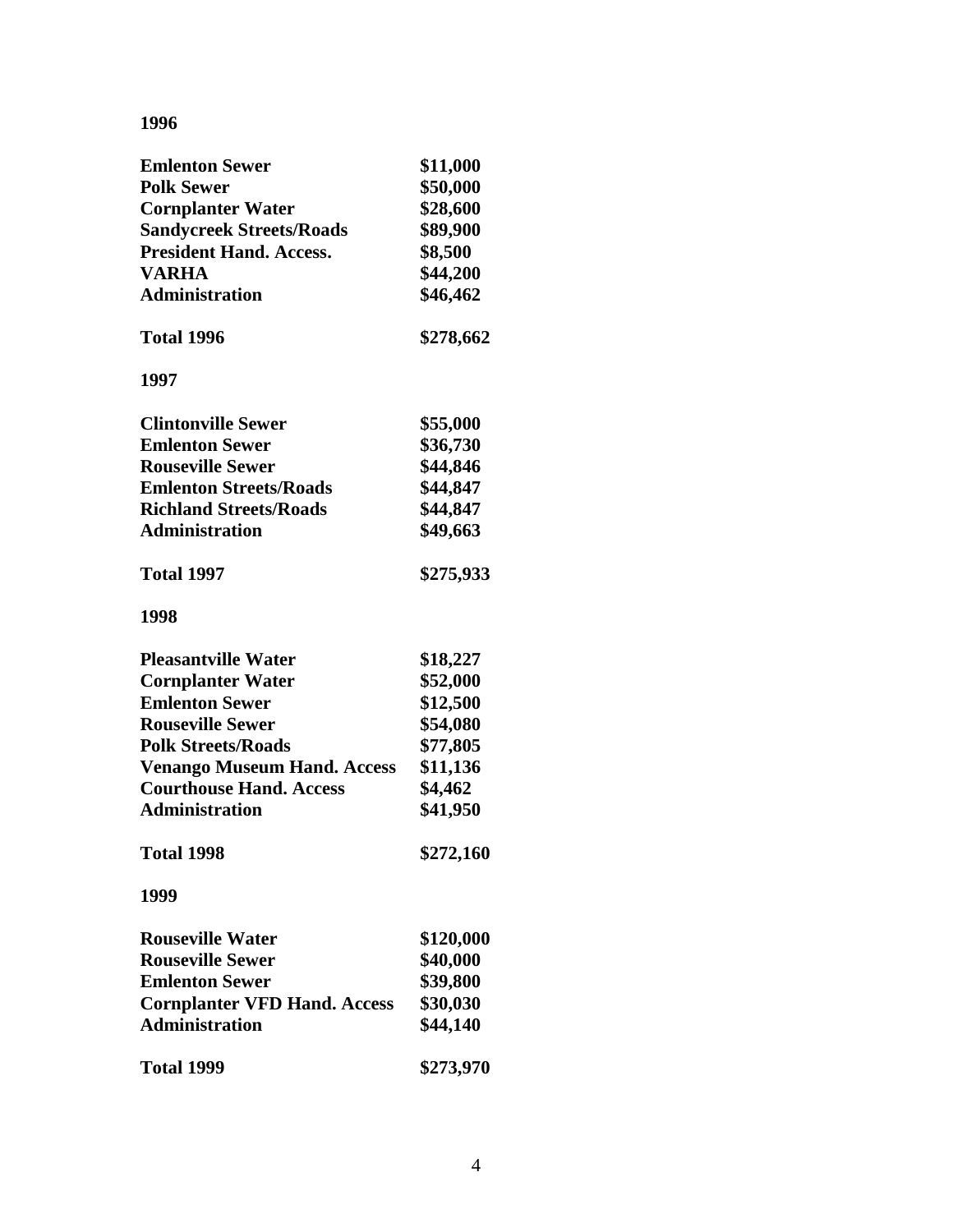| <b>Barkeyville Water</b>           | \$100,000 |
|------------------------------------|-----------|
| <b>Clintonville Water</b>          | \$56,500  |
| <b>Cornplanter Water</b>           | \$42,000  |
| <b>Emlenton Sewer</b>              | \$28,000  |
| <b>Administration</b>              | \$47,985  |
| <b>Total 2000</b>                  | \$274,485 |
| 2001                               |           |
| <b>Barkeyville Water</b>           | \$91,140  |
| <b>Clintonville Water</b>          | \$51,123  |
| <b>Cornplanter Water</b>           | \$51,405  |
| <b>Emlenton Handicapped Access</b> | \$22,932  |
| <b>Emlenton Recreation</b>         | \$15,000  |
| <b>Administration</b>              | \$50,757  |
| <b>Total 2001</b>                  | \$282,357 |
| 2002                               |           |
| <b>Cornplanter Water</b>           | \$105,000 |
| <b>Emlenton Sewer</b>              | \$42,500  |
| <b>Rouseville Water</b>            | \$79,000  |
| <b>Administration</b>              | \$47,546  |
| <b>Total</b>                       | \$274,046 |
| 2003                               |           |
| <b>Cornplanter Sewer</b>           | \$73,200  |
| <b>Emlenton Sewer</b>              | \$47,000  |
| <b>Clintonville Water</b>          | \$69,130  |
| <b>Cornplanter Water</b>           | \$20,980  |
| <b>Rouseville Water</b>            | \$18,200  |
| <b>Administration</b>              | \$47,310  |
| <b>Total 2003</b>                  | \$275,820 |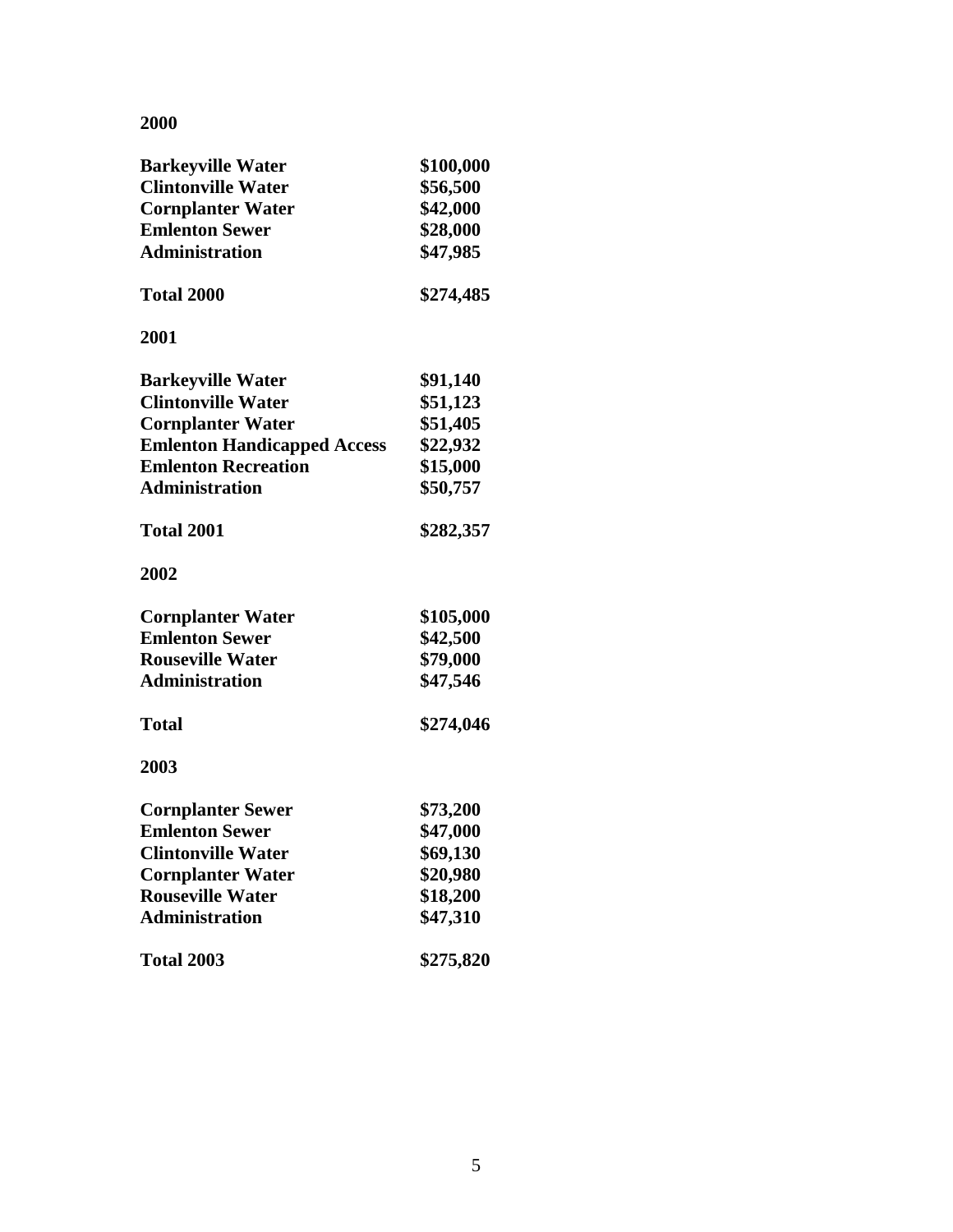| <b>Barkeyville Water</b>                                    | \$47,300           |
|-------------------------------------------------------------|--------------------|
| <b>Clintonville Public/Comm Fac.</b>                        | \$20,000           |
| <b>Emlenton Sewer</b>                                       | \$47,550           |
| <b>Frenchcreek Sewer</b>                                    | \$49,000           |
| <b>Pleasantville Water &amp; Sewer</b>                      | \$65,990           |
| <b>Administration</b>                                       | \$49,270           |
| Total 2004                                                  | \$279,110          |
| 2005                                                        |                    |
| <b>Emlenton Sewer</b>                                       | \$54,980           |
| <b>Polk Sewer</b>                                           | \$56,781           |
| <b>Rouseville Sewer</b>                                     | \$46,920           |
| <b>Clintonville Headstart</b>                               | \$35,253           |
| <b>Cornplanter Sewer</b>                                    | \$29,450           |
| <b>Administration</b>                                       | \$49,030           |
| <b>Total 2005</b>                                           | \$272,414          |
| 2006                                                        |                    |
| <b>Rouseville Water</b>                                     | \$113,808          |
| <b>Polk Sewer</b>                                           | \$45,800           |
| <b>Emlenton Sewer</b>                                       | \$50,000           |
| <b>Administration</b>                                       | \$46,000           |
| <b>Total 2006</b>                                           | \$255,608          |
| 2007                                                        |                    |
| <b>Oil Creek Sewer Service lines</b>                        | \$72,500 – Deleted |
| <b>Clintonville Water System</b>                            | $$65,000 - Added$  |
| Two Mile Run Architectural Barr \$37,500 - Added            |                    |
| <b>Utica Sidewalks</b>                                      | \$108,620          |
| <b>Removal of Architectural Barriers \$30,000 - Deleted</b> |                    |
| Administration                                              | \$46,343           |
| <b>Total 2007</b>                                           | \$257,463          |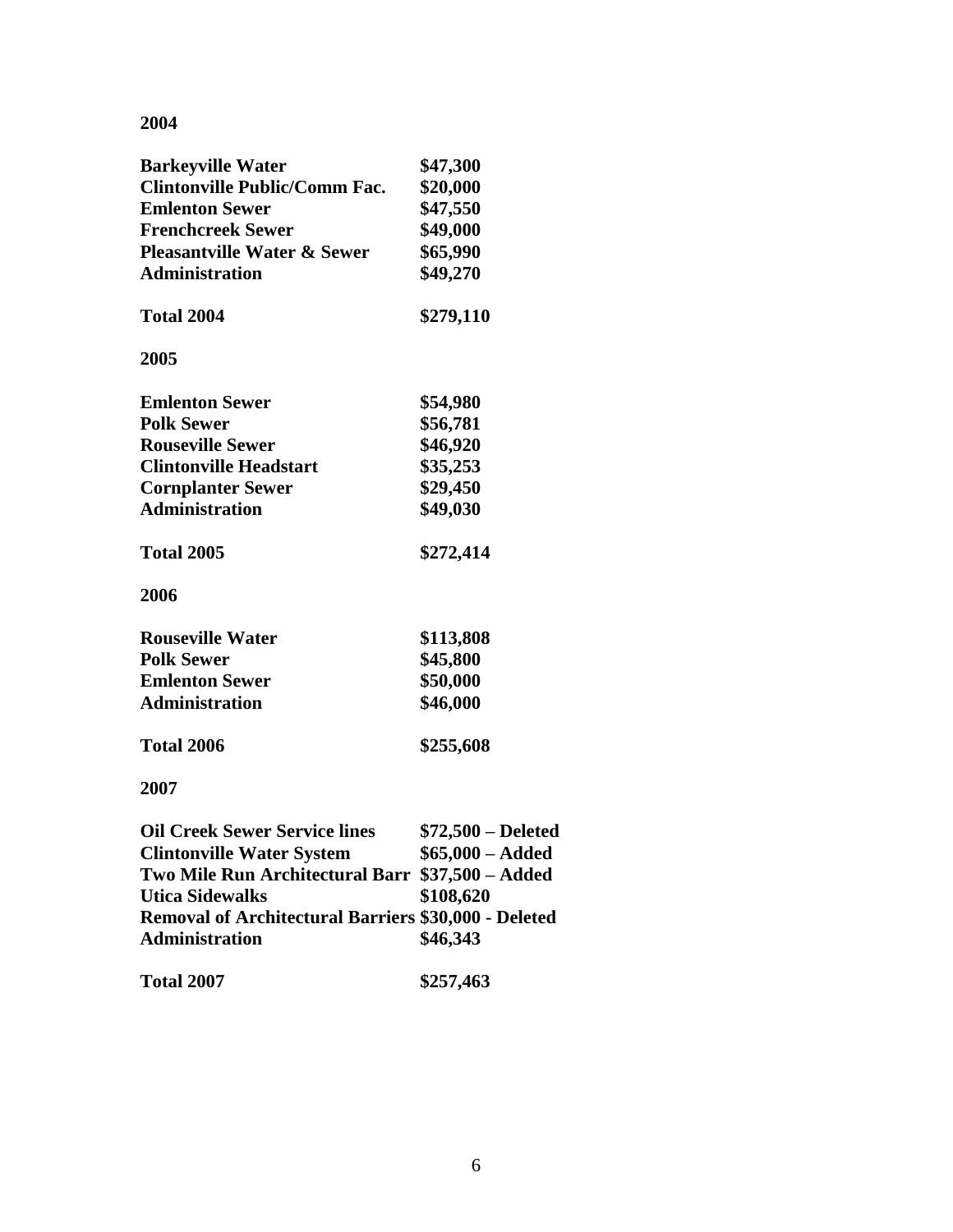| <b>Cornplanter Township Sewer</b><br><b>Crawford Center Lift</b><br><b>Administration</b> | \$157,237<br>\$50,000<br>\$45,490 |
|-------------------------------------------------------------------------------------------|-----------------------------------|
| <b>Total 2008</b>                                                                         | \$252,727                         |
| 2009                                                                                      |                                   |
| <b>Clintonville Water</b>                                                                 | \$60,000                          |
| <b>Sandycreek Water</b>                                                                   | \$58,000                          |
| <b>Clintonville Food Pantry</b>                                                           | \$2,100                           |
| <b>Two Mile Run Barrier Removal</b>                                                       | \$60,183                          |
| <b>Two Mile Run CDBG-R</b>                                                                | \$80,320                          |
| <b>Rouseville (Street)</b>                                                                | \$30,000 - Amended to Water       |
| <b>Administration</b>                                                                     | \$45,000                          |
| Total 2009 (with CDBG-R)                                                                  | \$335,603                         |
| 2010                                                                                      |                                   |
| <b>Sandycreek Waterline</b>                                                               | \$50,000                          |
| <b>Utica Sidewalks</b>                                                                    | \$25,000                          |
| <b>Cornplanter Water Booster</b>                                                          | \$12,000                          |
| <b>Rouseville Waterline</b>                                                               | \$114,183                         |
| <b>Emlenton Crawford Center</b>                                                           | \$20,000                          |
| <b>Administration</b>                                                                     | \$48,000                          |
| <b>Total 2010</b>                                                                         | \$269,183                         |
| 2011                                                                                      |                                   |
| <b>President ABR</b>                                                                      | \$16,000                          |
| Utica Sidewalks                                                                           | \$35,500                          |
| <b>Rouseville Waterline</b>                                                               | \$99,500                          |
| <b>Courthouse ABR</b>                                                                     | \$16,141                          |
| <b>Clintonville Sewer</b>                                                                 | \$30,000                          |
| <b>Administration</b>                                                                     | \$43,000                          |
| <b>Total 2011</b>                                                                         | \$240,141                         |
| 2012                                                                                      |                                   |
| <b>Emlenton Sewer</b>                                                                     | \$152,099                         |